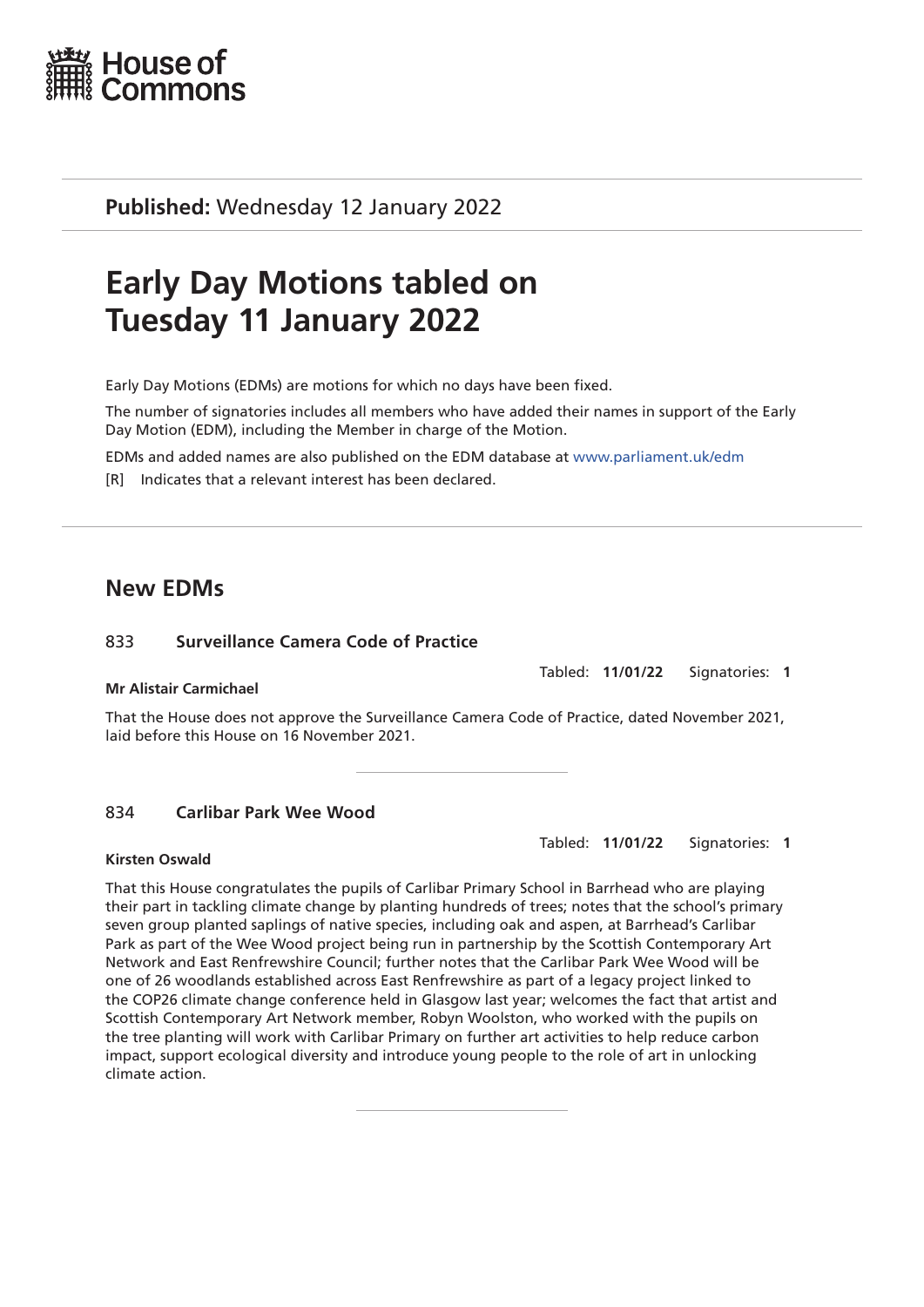# 835 **Human rights in Bahrain**

Tabled: **11/01/22** Signatories: **4**

#### **Margaret Ferrier Sir Peter Bottomley Tony Lloyd Brendan O'Hara**

That this House is concerned by continuing serious human rights violations in Bahrain, including the ongoing arbitrary detention and inhumane treatment of prisoners of conscience, including Abduljalil al-Singace, Hassan Mushaima, Abdulwahab Hussain, Abdulhadi al-Khawaja and Sheikh Ali Salman; notes that Freedom House in its 2021 report rated Bahrain as not free and that Bahrain is ranked 150 out of 167 countries in The Economist's 2020 Global Democracy Index and 168 out of 180 in the World Press Freedom Index 2021; urges the Bahraini Government to release all prisoners of conscience, enable civil society representatives and human rights defenders to operate freely, permit genuine political opposition and independent media, and end the use of the death penalty; further urges the Bahraini Government to initiate a substantive and inclusive in-country dialogue on political and constitutional reform and to cooperate with human rights organisations and experts, including from the UN, to allow for, inter alia, an independent assessment of prison conditions and its reform agenda; and calls on the Government to review its funding to and other agreements with Bahrain and to meet human rights defenders and organisations, civil society representatives and non-violent opposition from Bahrain, as well as to take action to hold Bahraini officials responsible for serious human rights violations to account.

# 836 **Detention of Professor Faizulla Jalal**

Tabled: **11/01/22** Signatories: **1**

# **Patrick Grady**

That this House notes with concern reports that Professor Faizullah Jalal of Kabul University, Afghanistan, has been arrested by the Taliban following an appearance on a news channel in which he criticised the regime's response to the humanitarian situation in the country; notes that many human rights organisations have expressed concern at that arrest, and that Amnesty International has described it as the latest effort by the Taliban to stifle dissent and further evidence of Taliban intimidation, harassment and violent attacks on individuals who criticise them, and that the organisation has found human rights defenders, women activists, journalists and members of academia have the greatest number of reprisals; calls on the UK Government to condemn the behaviour of the Taliban, join efforts to press for the release of Professor Jalal, and to rapidly scale up its effort to provide asylum and resettlement support to Afghan nationals who wish to escape the Taliban regime and make their home in the UK.

# 837 **Warm Home Discount Scheme**

Tabled: **11/01/22** Signatories: **1**

## **Chris Stephens**

That this House notes that the Government began in 2021 to consult on the idea of extending the Warm Home Discount scheme to a broader group of households on low incomes and with high heating costs; notes also that, under this idea, those households would receive the rebates automatically, rather than having to apply; further notes that the idea has not yet been enacted and was instead earmarked for a later date; and calls on the Government to bring forward the introduction of that reform with immediate effect to help households on low incomes with the rising cost of living.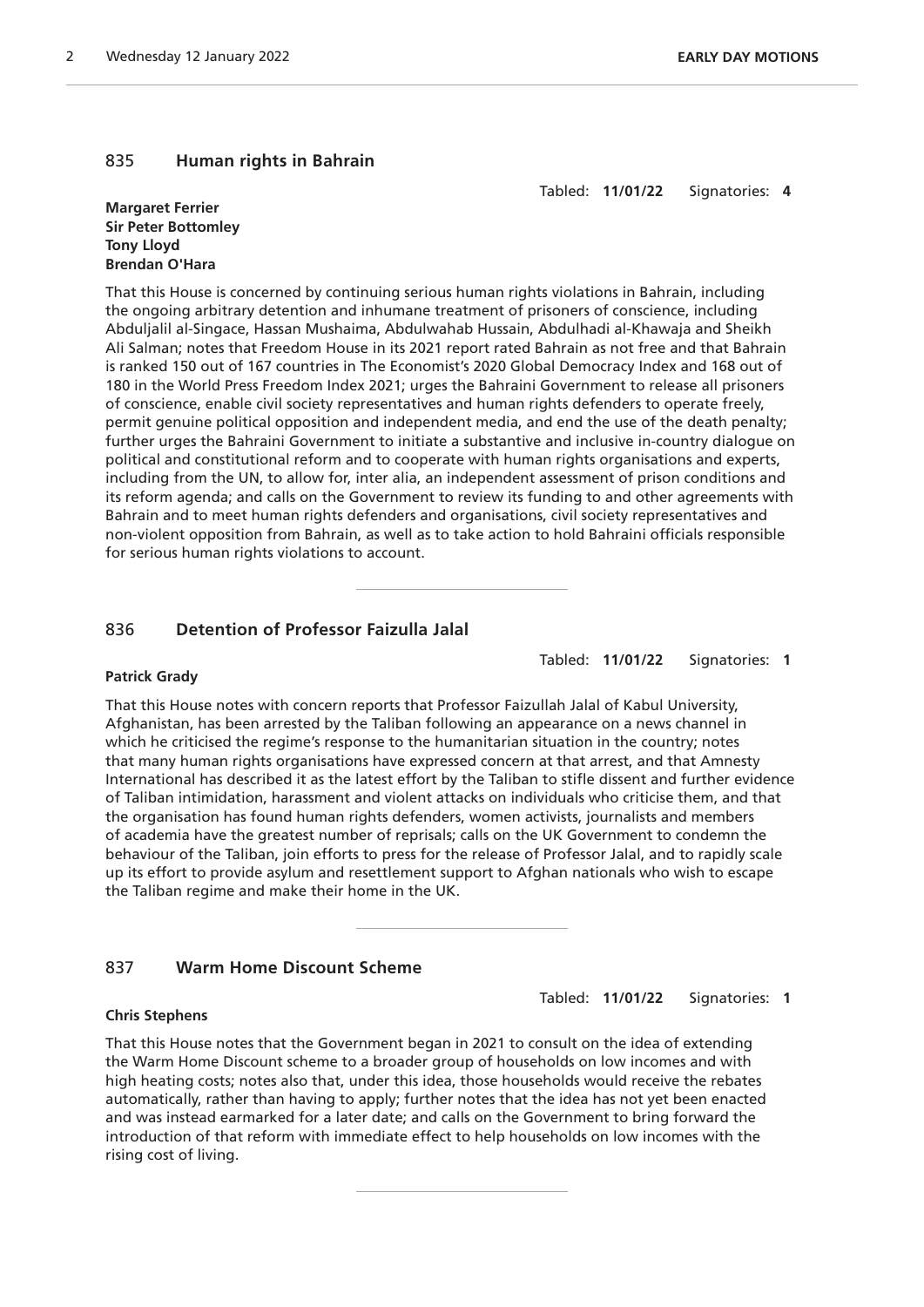# 838 **Funding for nutrition-related aid programmes**

#### **Patrick Grady**

That this House calls on the Government to urgently reconsider its decision not to pledge any new funding at the December 2021 Nutrition for Growth Summit hosted by Tokyo; notes that the Government did not set targets for its impact in this area at the summit; is concerned that the UK was previously considered a leader in combatting malnutrition but has since reduced nutritionspecific international aid by 70 per cent which is disporportionate to reductions elsewhere and has undermined the UK's international reputation in addition to putting millions of lives at risk; notes that malnutrition is still linked to 45 per cent of deaths among under fives worldwide, and calls on the Government to urgently commit to investing £120 million per year over the next five years in nutrition-specific programming and to renew its commitment to reach at least 50 million people with nutrition-specific programming by 2025 as campaigned for by international charities in the field prior to the summit.

# 839 **2nd Renfrew (Trinity) Scouts**

#### **Gavin Newlands**

That this House notes the centenary of the formation of the 2nd Renfrew (Trinity) Scout Group on 21 November 2021 following the work of Mr Archie Ferguson in constituting and leading the group as its first Scoutmaster; congratulates the group on the hugely positive role they have played in Renfrew and for the wider community over their 100 years of existence; recognises the work and dedication of all who have helped the group since its foundation, including leaders, helpers and parents, and have helped the group adapt and modernise over the years; acknowledges the thousands of Scouts, Cubs, Explorers and Beavers who have benefited from membership of the group; and extends good wishes to the group for its next 100 years of serving the community.

# 840 **Overactive bladder syndrome**

#### **Jim Shannon**

That this House notes that overactive bladder syndrome (OAB) affects over 4.5 million people in the UK and costs the health system over £840 million per year; recognises that the serious condition impacts on physical, social and psychological wellbeing and can dominate and impose on peoples' sense of personal freedom by interfering with daily activities; is concerned that inadequate management of this conditions can lead to escalating health costs and unnecessary hospitalisations; acknowledges that the covid-19 pandemic has severely impacted on patients being able to access their GP or receive adequate care and support for continence issues; recognises that communitybased continence services have been shown to save valuable NHS resources whilst restoring dignity to people and facilitating their ability to lead full and active lives; acknowledges that effective treatment of OAB and incontinence recognises the importance of access to early assessment and diagnosis and appropriate clinical interventions at the right point in time for each patient; and calls on the Government to ensure adherence to NICE Guidelines and NHS England's Excellence in Continence Care recommendations.

Tabled: **11/01/22** Signatories: **1**

Tabled: **11/01/22** Signatories: **1**

Tabled: **11/01/22** Signatories: **1**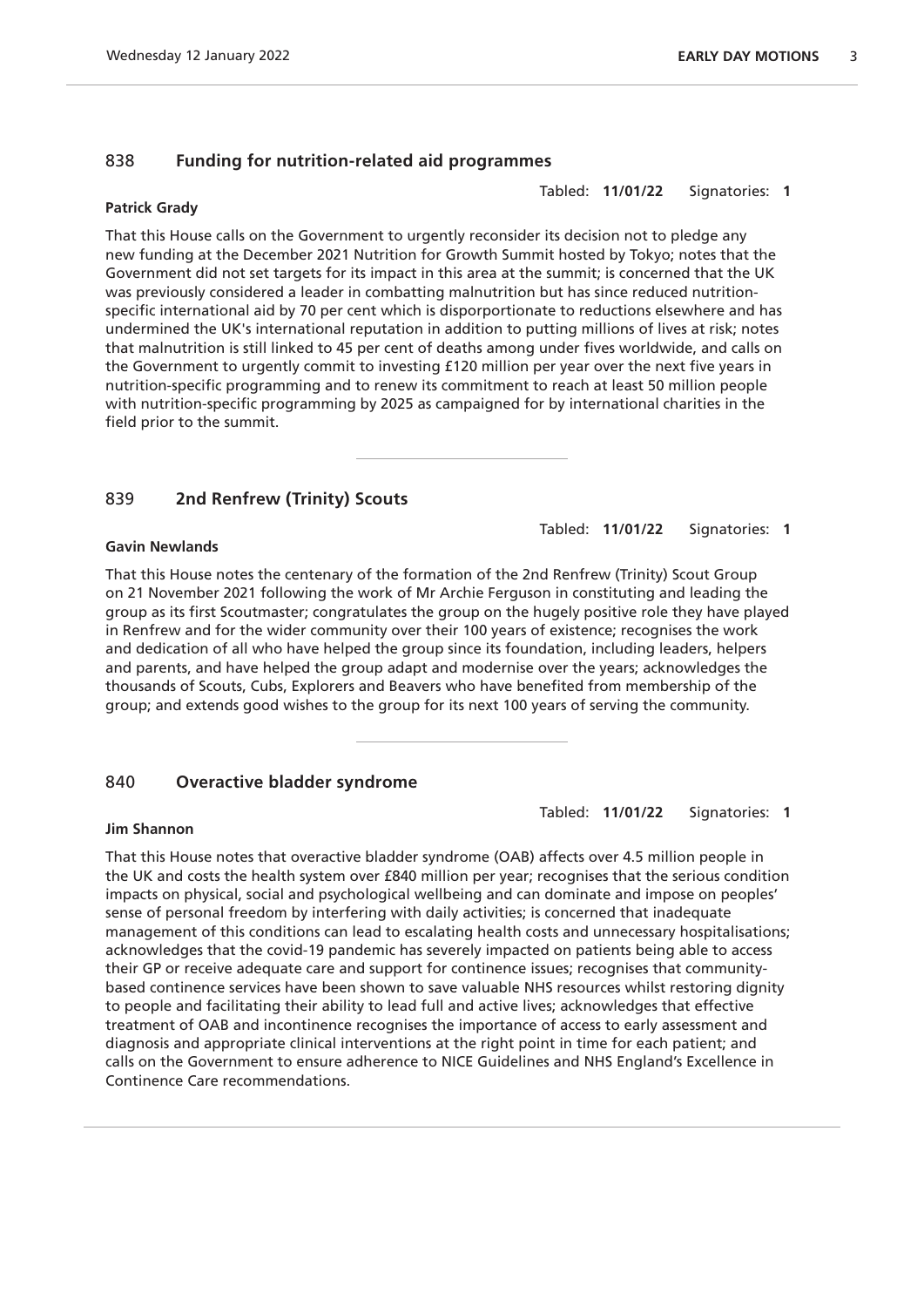# **Added Names**

Below are EDMs tabled in the last two weeks to which names have been added. Only the first 6 names and any new names are included.

# 777 **Panto Day 2021**

Tabled: **14/12/21** Signatories: **10**

**Jamie Stone Jim Shannon Alison Thewliss Chris Stephens Tim Farron Mr Alistair Carmichael**

Dr Lisa Cameron

That this House marks the tenth Panto Day, appropriately themed the Year of Love, on 17 December 2021; acknowledges the joy and happiness that pantomime brings across the UK every year; notes that after cancellations last year due to the pandemic, theatres and entertainers seek stability and security this Christmas season; and calls on the Government to account for losses made to the theatre sector as a result of Plan B covid restrictions.

# 782 **Hope Sculpture at Cuningar Loop**

Tabled: **15/12/21** Signatories: **5**

**Margaret Ferrier Chris Stephens Alison Thewliss [R] Jim Shannon Dr Lisa Cameron**

That this House welcomes the unveiling of the Hope Sculpture at Cuningar Loop in Rutherglen; notes the sculpture's symbolism as a beacon of hope and positivity in reaching environmental goals, and the power of collaboration in working towards a better future; congratulates the sculpture's designer and artist, Steuart Padwick on his incredible vision and execution of the project; notes the input of Clyde Gateway in their support of the project and contribution to its build; further notes the contributions of project partners Ramboll, Urban Union and Aggregate Industries; and looks forward to the sculpture's future as an inspiration to the local community.

# 785 **Celebration of Christmas**

Tabled: **15/12/21** Signatories: **6**

**Jim Shannon Sir Mike Penning Carla Lockhart Bob Blackman Paul Girvan Dr Lisa Cameron**

That this House notes the celebration of Christmas across the UK as an important time for faith and family in every corner of the nation; further notes that there are many who will continue to go into work and care for others throughout the Christmas period and thanks them wholeheartedly for leaving their family so others are not alone; highlights the wonderful charitable work that sees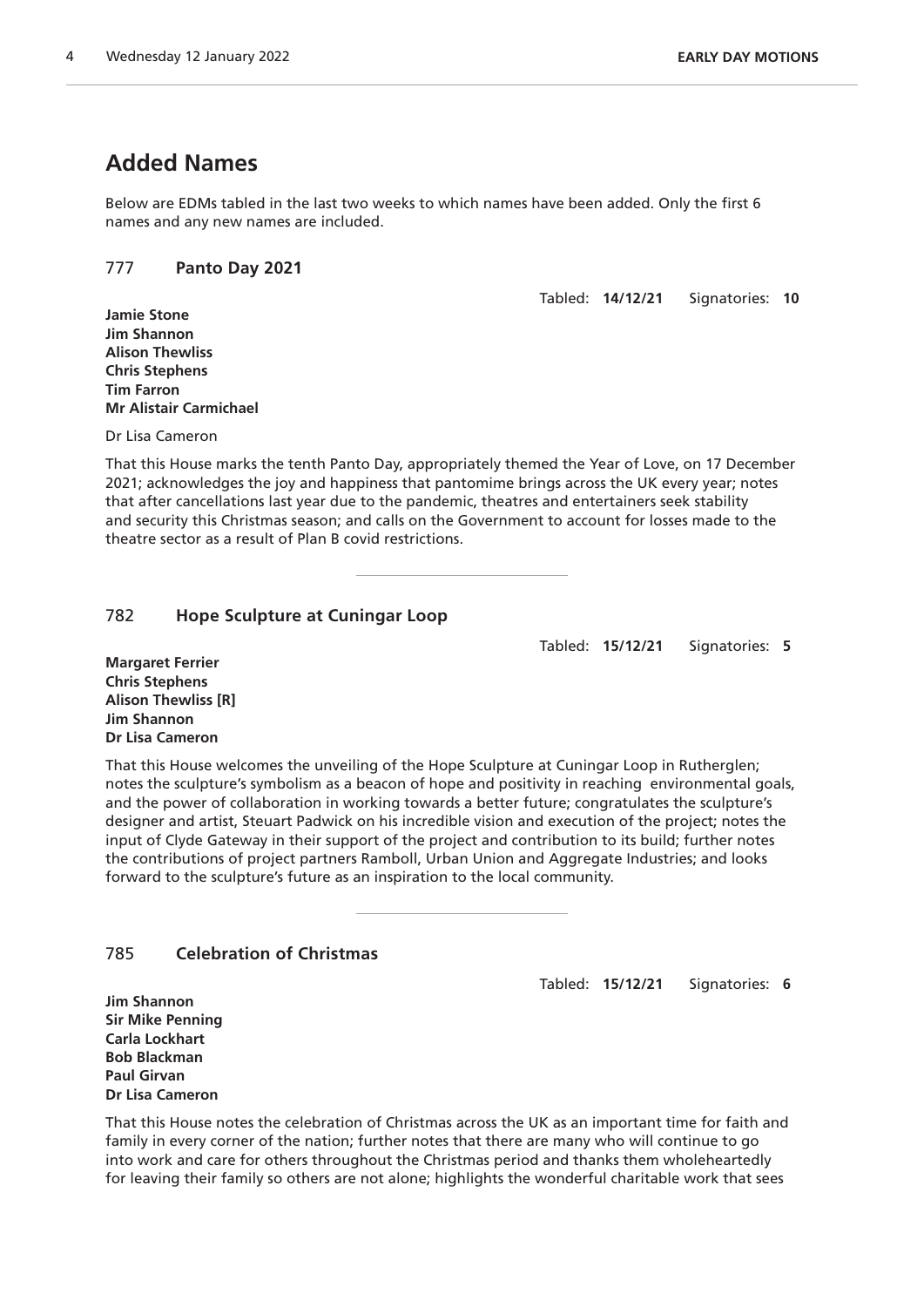the homeless fed, the needy helped and the lonely befriended as people seek to fulfil the aim of Christ to help the poor and needy and to point them to a loving God who never leaves and never forsakes; and takes the opportunity to wish all a very happy Christmas and a blessed, peaceful and safe New Year.

#### 787 **Freedom of speech**

Tabled: **15/12/21** Signatories: **5**

**Jim Shannon Carla Lockhart Bob Blackman Paul Girvan Dr Lisa Cameron**

That this House believes that any legislation proposed or passed in order to prevent serious public disorder should not, as a matter of course, enable the suppression of freedom of speech; believes that laws regulating public order are too often applied beyond the original intentions of Parliament, to the detriment of freedom of speech; resolves to ensure that powers contained in proposed public order legislation will only affect freedom of speech in a manner that is proportionate, unambiguous, and predictable; and calls for improved training and guidance for the police and prosecution services that better balances freedom of speech protections with the legitimate aim of preventing serious public disorder.

#### 788 **Beat the Street Campaign**

Tabled: **16/12/21** Signatories: **4**

**Margaret Ferrier Jim Shannon Chris Stephens Dr Lisa Cameron**

That this House recognises the collective efforts of the over eight and a half thousand people in Rutherglen and Cambuslang that participated in the Beat the Street campaign over the course of six weeks; further recognises the impressive 118 thousand miles covered by participants; commends the campaign's aims of improving physical and mental wellbeing, and fundraising for charity; and congratulates pupils from Burnside Primary School for their exceptional contribution to win the competition aspect of the campaign.

# 790 **Heriot-Watt University awarded Queen's Anniversary Prize**

Tabled: **16/12/21** Signatories: **10**

**Joanna Cherry Carol Monaghan Allan Dorans Margaret Ferrier Jim Shannon Chris Stephens**

Dr Lisa Cameron

That this House congratulates Heriot-Watt University on the award of a Queen's Anniversary Prize, the highest honour in UK education, for its pioneering research in the frontier science of photonics; acknowledges that Heriot-Watt University has been a key contributor to this field over the last five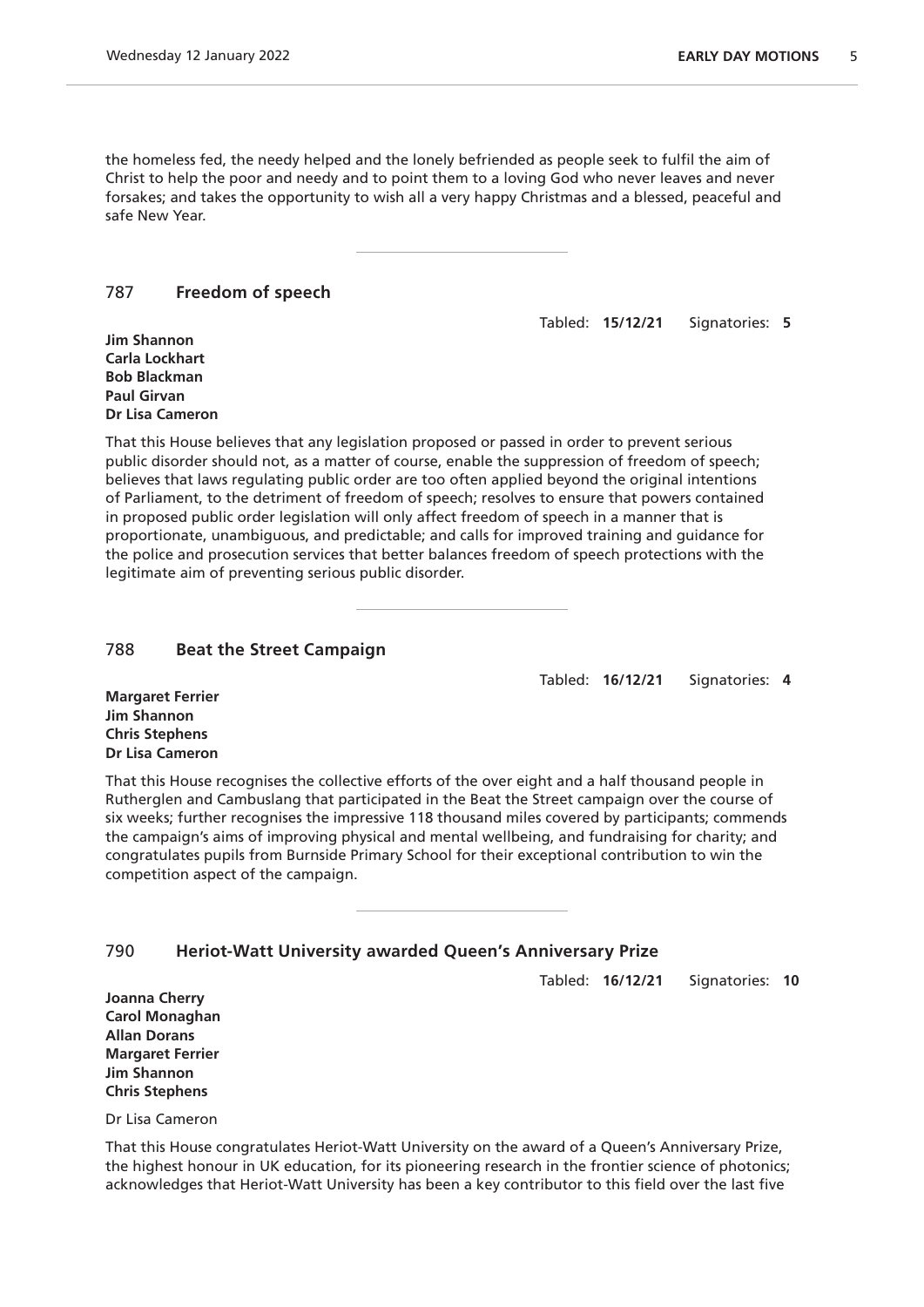decades and has contributed to practical applications to the world's photonics technologies, with research in fibre optics intrinsic to global communication systems and the internet; understands that uses of the University's laser technology and optical fibre sensor research applications range from manufacturing to vital health monitoring and supporting the country's national defence; celebrates the outstanding contribution of Professor Julian Jones, Senior Deputy Principal at Heriot-Watt, who has devoted much his career to advancing photonics research; notes that award of this prize comes during Heriot-Watt's bicentennial year and exemplifies the University's enduring commitment to use education and science for the betterment of society; further notes that Heriot-Watt University has been presented with a Queen's Anniversary Prize on three prior occasions; and conveys its thanks to all those who have helped to advance the understanding and application of this transformational technology.

#### 793 **Welfare of greyhounds racing in the UK**

Tabled: **16/12/21** Signatories: **9**

**Dr Lisa Cameron Allan Dorans Jim Shannon Tracey Crouch Marion Fellows Chris Stephens**

Amy Callaghan

That this House pursues welfare regulations designed to improve the lives of racing greyhounds in the UK, including implementing a statutory levy on bookmakers; acknowledges the 104,883 signatories of a UK petition to ban dog racing submitted to Parliament; requires to see an end to self-regulation within the greyhound racing industry; champions the implementation of compulsory full life tracking for racing greyhounds in the UK; desires to see an end to the construction of new tracks, re-licencing of old tracks; and commends organisations and charities working to ensure and improve the welfare of greyhounds across the UK.

# 807 **Ending horse slaughter in the UK**

Tabled: **5/01/22** Signatories: **7**

**Dr Lisa Cameron Allan Dorans Jim Shannon Chris Law Wera Hobhouse John Nicolson**

Amy Callaghan

That this House is alarmed by the revelations of an undercover investigation by Animal Aid, which featured on BBC Panorama, showing the slaughter of unwanted equines; is shocked that thousands of hoses and ponies are killed for their meat every year in the UK and Ireland; notes that there are no restrictions on horse production or breeding in the UK or Ireland and that most horses are speculatively bred for profit; understands that this leads to a surplus of unwanted equines; calls on the Government to take pro-active steps to require all horse breeding societies to set tangible annual limits on the numbers of equines bred and to make it a requirement that all breeders are responsible for each animal they produce both in welfare and financial terms; and further calls on the Government to collect, analyse and make public the number of equines from all breed societies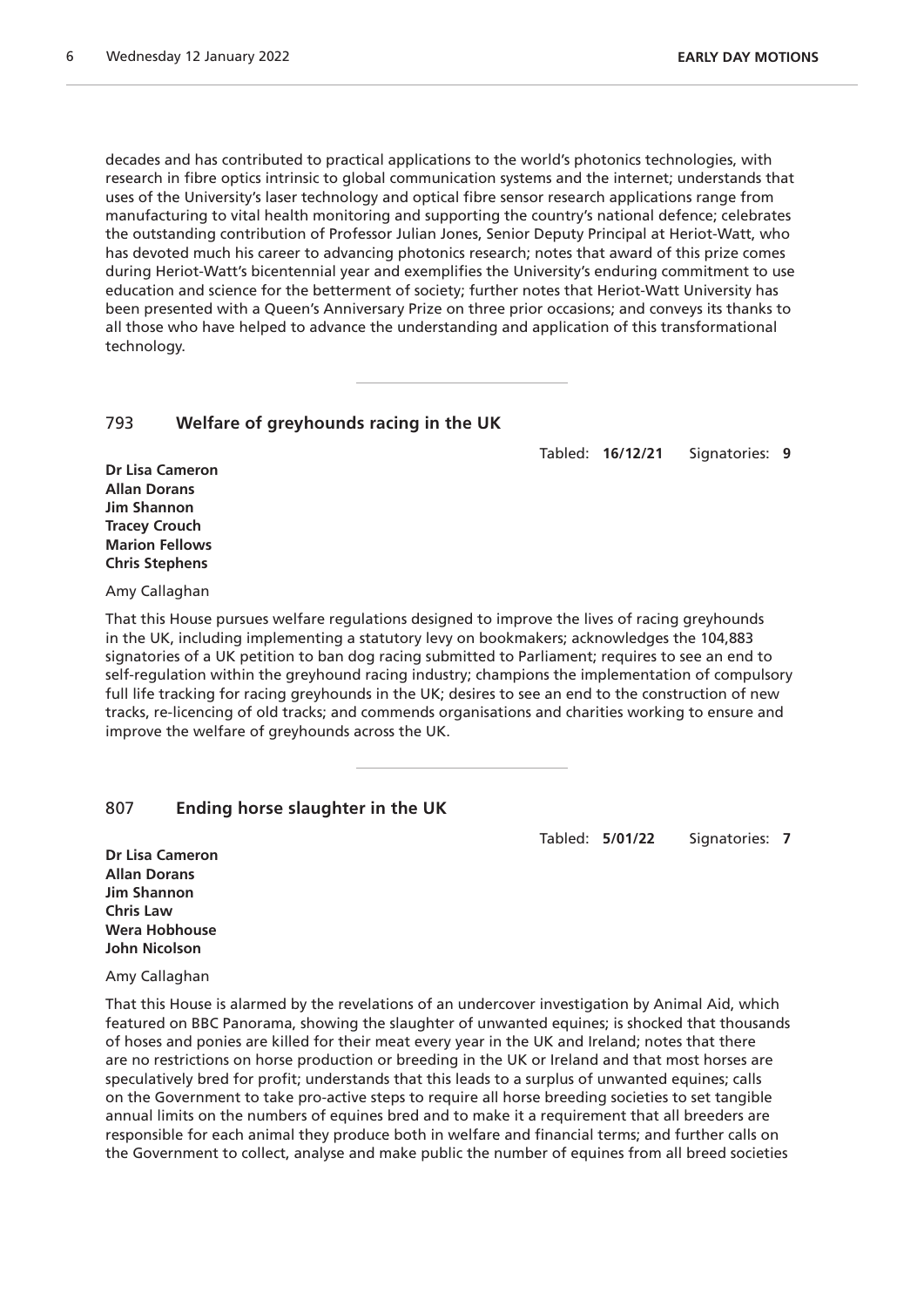slaughtered each year so that the annual limits may be reduced further if the situation shows no sign of improvement.

### 812 **Work of local foodbanks**

Tabled: **5/01/22** Signatories: **4**

**Jim Shannon Carla Lockhart Paul Girvan Douglas Chapman**

That this House notes and sincerely thanks the tremendous work undertaken by local foodbanks in the last 12 months, especially throughout the Christmas and New Year period, which has been a challenging time for so many; particularly gives thanks to Trussell Trust based at Thriving Life Church in the constituency of Strangford, who have worked closely with the office of the hon Member for Strangford for many years and always do their best to support families and those in need throughout these trying times; notes that the foodbank has gone above and beyond throughout the covid-19 pandemic and continues to do so and praises them for the hundreds of food parcels delivered throughout the month of December to assist those facing challenged throughout the Christmas period; further notes the continued support foodbanks have from elected members across the United Kingdom; and thanks them dearly for their tireless work all year round.

#### 814 **ANM Group 150th anniversary**

Tabled: **5/01/22** Signatories: **15**

**Richard Thomson Allan Dorans Douglas Chapman Drew Hendry Deidre Brock Martin Docherty-Hughes**

Amy Callaghan

That this House notes that 2022 sees the 150th anniversary of the foundation of what is now the ANM Group Limited co-operative; recognises that North-east Scotland has been an area where, for centuries, livestock rearing and marketing has been a source of pride, prestige and considerable financial investment; acknowledges Aberdeen and Northern Marts generated a hive of activity where farmers, dealers, agricultural workers and families came together to do business and socialise; and congratulates ANM Group for the development of modern auction centres, the pioneering of electronic and video auctions, diversification into non-agricultural auctions and the move into the high-quality catering and hospitality market which are examples of the innovative approach which has made ANM Group a highly-successful farmer-owned business.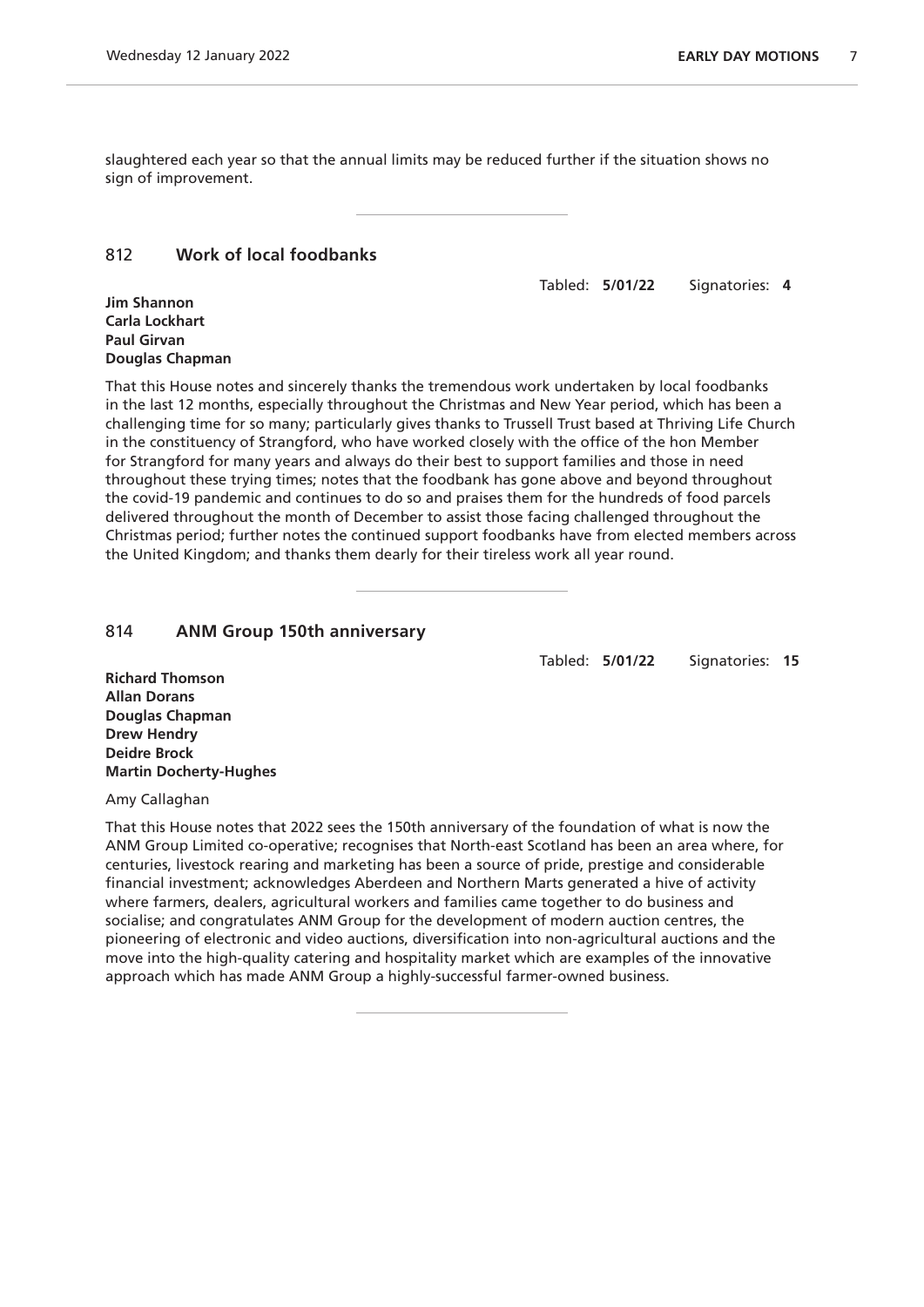# 816 **24 hour hot food service for NHS staff**

Tabled: **5/01/22** Signatories: **11**

**John McDonnell Caroline Lucas Paula Barker Jim Shannon Dan Carden Kim Johnson**

Douglas Chapman Mick Whitley

That this House expresses its support for the campaign launched by Neely Mozawala calling upon the Government to provide the funding necessary to enable each hospital trust to provide a 24/ hour hot food canteen service and dining facilities, providing affordable and nutritious hot food to their staff, recognising the importance of access to good nutrition to the wellbeing and mental and physical health of these caring staff and to the quality of the care provided to their patients; and further notes that this proposal follows from the recommendations of the national independent NHS food review undertaken by Prue Leith and Phil Shelley and the BMA Charter.

# 817 **Fuel prices for motorists**

Tabled: **6/01/22** Signatories: **8**

**Carla Lockhart Wera Hobhouse Mr Gregory Campbell Jonathan Edwards Gavin Robinson Sir Jeffrey M Donaldson**

Sir Greg Knight

That this House recognises the challenging impact of high fuel costs on households and business across the UK; notes the comments of the RAC and their belief that petrol retailers are ripping off motorists by refusing to pass on wholesale price cuts; expresses concern at the RAC's findings that this has resulted in motorists being overcharged by £5 million a day in December as retailers made an average of 16 pence a litre on petrol instead of the normal 6 pence; and calls on the Government to explore the creation of an independent pricing watchdog to protect motorists from overcharging at the pump.

# 819 **The work of the PEEK Project**

Tabled: **6/01/22** Signatories: **5**

**Alison Thewliss John Nicolson Allan Dorans Amy Callaghan David Linden**

That this House celebrates the fantastic work of the Possibilities for Each and Every Kid project in providing opportunities for children, young people and families across Glasgow to play, create and thrive; congratulates PEEK Chief Executive Michaela Collins on being awarded an MBE for services to the community in Glasgow during covid-19 in the New Year Honours; recalls that Michaela progressed through PEEK as a young person, as a volunteer and staff member; notes the huge success of this year's Winter Warmer and Christmas Gift Appeal which has already raised over £15,000 and is providing cosy winter jackets, wellies and Christmas gifts to those needing some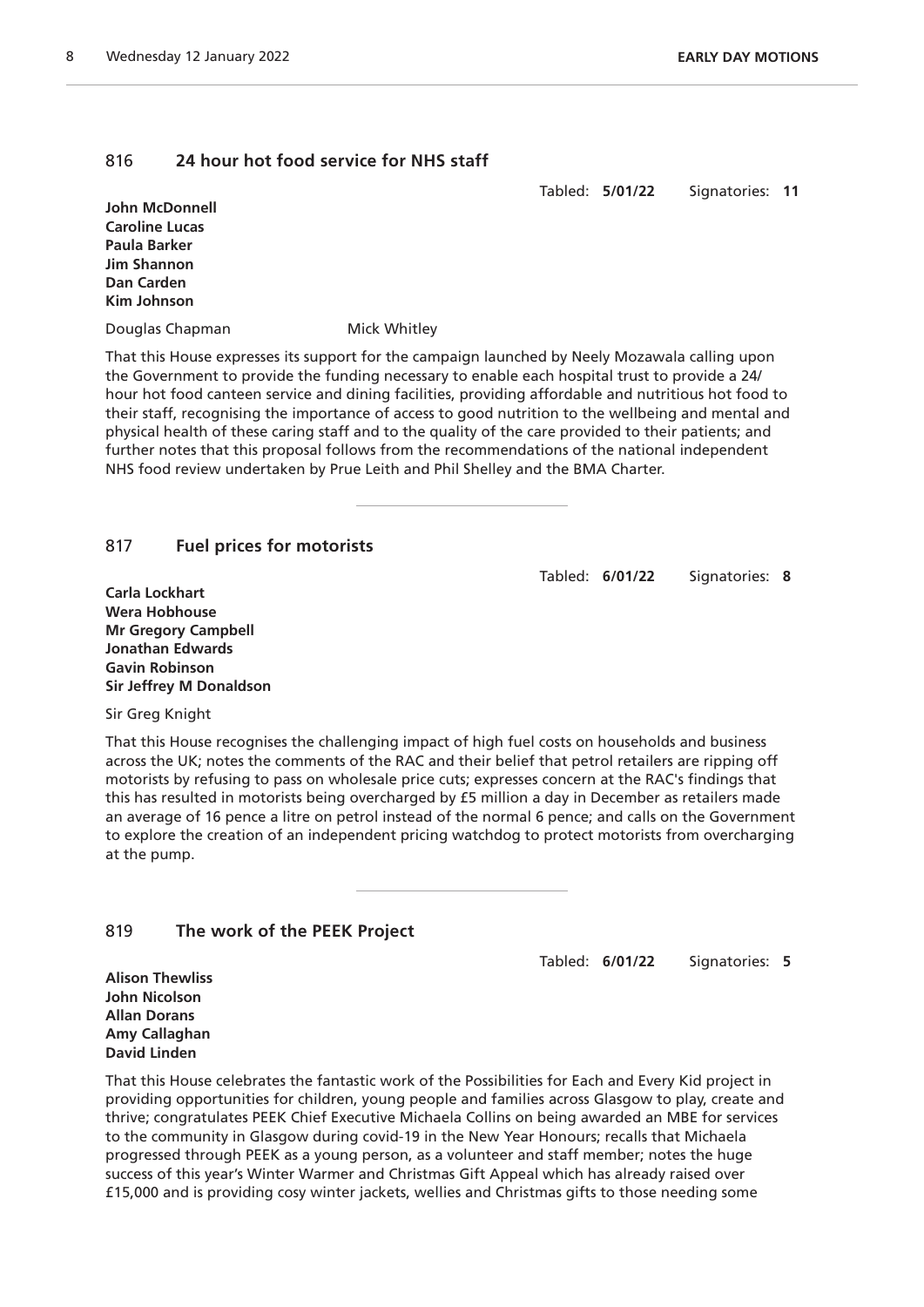extra help and cheer over the winter period; congratulates the team on receiving the Teams Award at the Glasgow Times' Community Champions Awards which rightfully recognised their enormous efforts to support more than 3,500 children and young people throughout the covid-19 pandemic and deliver an incredible 350,000 meals through the PEEK-A-CHEW project; thanks everyone at PEEK for their continued kindness, commitment and generosity and for the hope and opportunities they have provided to so many people over the last 25 years; and looks forward to the many new ventures and successes still to come.

# 822 **Post Office Horizon compensation scheme**

Tabled: **6/01/22** Signatories: **54**

| <b>Kate Osborne</b><br>Paula Barker<br>Wera Hobhouse<br>Kim Johnson<br><b>Allan Dorans</b><br><b>Alan Brown</b> |                                                                                                    |                 |
|-----------------------------------------------------------------------------------------------------------------|----------------------------------------------------------------------------------------------------|-----------------|
| Julie Elliott                                                                                                   | Layla Moran                                                                                        | Colum Eastwood  |
| Paul Blomfield                                                                                                  | Mr David Davis                                                                                     | Kenny MacAskill |
|                                                                                                                 | That this House believes that the 555 litigants, who won civil proceedings against Post Office Ltd |                 |

in 2018-19, should not be excluded from the Post Office Horizon compensation scheme; that the exclusion of these litigants from the compensation scheme is having and will continue to have a direct and devastating impact on these individuals and their families, especially as they exposed the scandal against all odds and have been left with the legal bill for doing so; resolves that all those affected by this scandal, including the 555 litigants, must receive compensation that is commensurate with the suffering they have faced; and strongly urges the Government to put in place an external compensation scheme that is outside the scope of the Post Office and provide this group with the redress they not only deserve but are entitled to.

# 824 **Work of the Royal National Lifeboat Institution (RNLI)**

Tabled: **6/01/22** Signatories: **15**

**Angus Brendan MacNeil Kim Johnson Dan Carden Alison Thewliss Jonathan Edwards Mohammad Yasin**

Ms Anum Qaisar

That this House commends the Royal National Lifeboat Institution (RNLI) on their tireless work as well as their record year of donations and increased membership; celebrates the institution which is on its way to breaking its fundraising record since it was founded in 1824; notes the work of the 238 lifeboat stations in the UK and Ireland; recognises the heroic work of the RNLI staff and volunteers who risk their own lives to save others; praises the work they do in local communities as well as across their work in the nations of the United Kingdom; and further recognises in particular the work they have done to rescue those who have got into difficulty at sea while seeking asylum and making the perilous journey across the English Channel.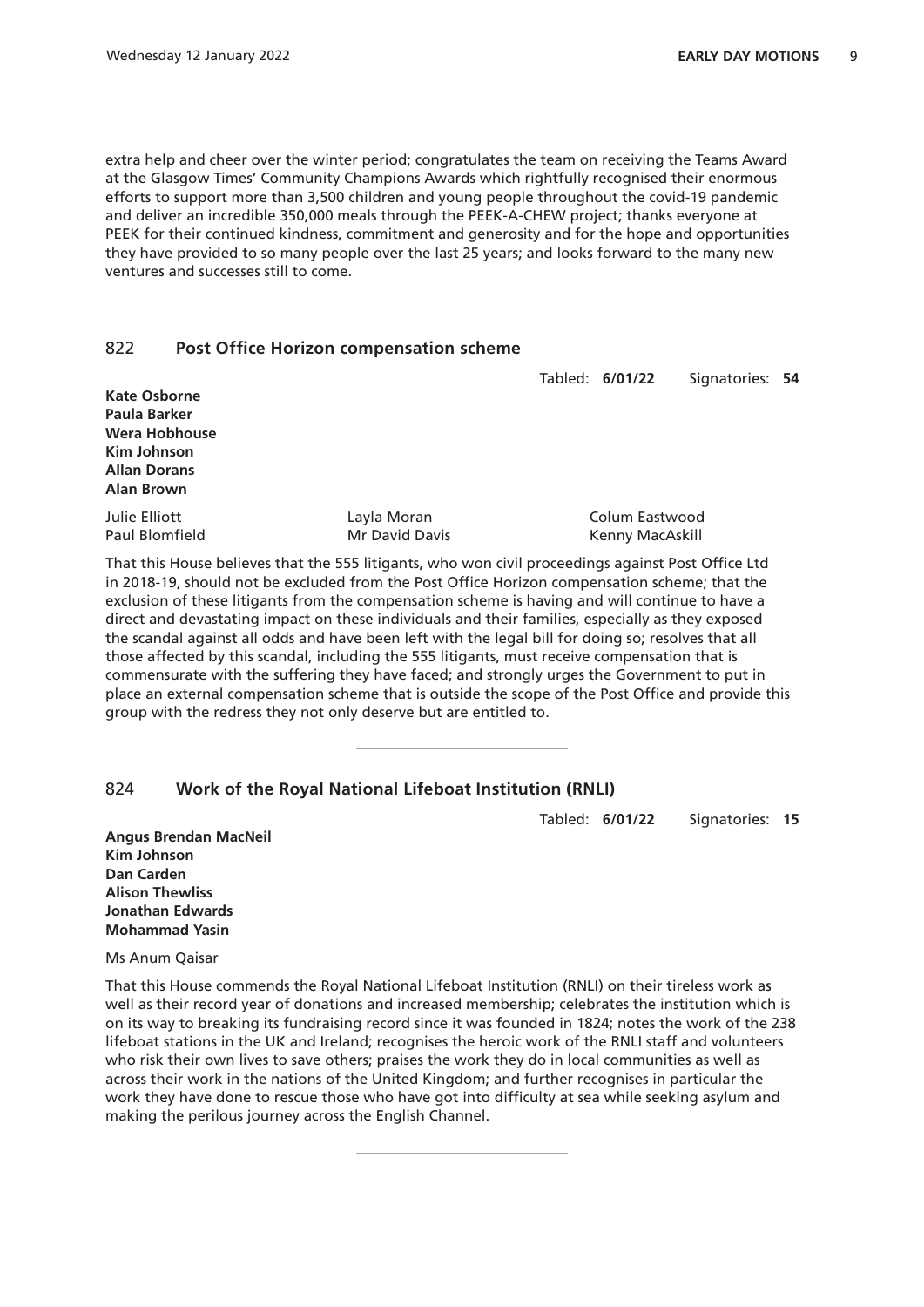# 826 **World Champion skater Elise Christie's retirement from short track speed skating**

Tabled: **10/01/22** Signatories: **4**

#### **Hannah Bardell Jonathan Edwards Alison Thewliss Allan Dorans**

That this House sends its best wishes to three-time Scottish and British Olympic short track speed World Champion skater Elise Christie, following her decision to retire from short track speed skating; notes that Elise was born in Livingston and attended St Margaret's High School and later went on to study at Loughborough College, was originally a figure skater but made the transition to speed skating at the age of 15, achieving 12 world championship medals over her distinguished career; further notes that Elise is a 10-time European gold medallist, achieving two overall European titles in 2015 and 2016 respectively, winning over 70 World Cup/ European and World Championship medals in total, representing her country in no less than three Winter Olympics, finishing in fourth place at the 2018 Winter Olympic Games in PyeongChang; notes the unwavering support of her coach, mentor and friend Nicky Gooch; recognises her courageous decision to speak openly about her mental health struggles; further notes with pride her untiring commitment to her sport despite many hardships throughout her career in which she has inspired countless children to never give up on their dreams; congratulates her and co-author Mark Eglington on the compelling personal autobiography titled Resilience that charters Elise's journey to becoming a champion; and sends her very best wishes in her role as a coach ahead of the Winter Olympic Games in Beijing and for her future.

# 827 **Clare Mitchell, owner of Revive Salon, Cardenden**

Tabled: **10/01/22** Signatories: **3**

**Peter Grant Douglas Chapman Allan Dorans**

That this House commends the work of owner, Clare Mitchell, at Revive Salon in Cardenden for looking after those facing homelessness in the local area by offering free haircuts, hot drinks and a listening ear throughout December; congratulates her on the success of her thoughtful and kind gesture during an already busy period for the salon; thanks her on behalf of those who benefitted from her opening her business in this way as it will no doubt have had a significant impact to their wellbeing; highlights the importance of acts of kindness in pulling local communities together; and wishes her all the best for the continued success of her business.

# 828 **Urdd Gobaith Cymru's centenary**

Tabled: **10/01/22** Signatories: **4**

**Liz Saville Roberts Hywel Williams Ben Lake Jonathan Edwards**

That this House congratulates Urdd Gobaith Cymru, a National Voluntary Youth Organisation, on reaching its centenary this year; notes that the Urdd was established by Sir Ifan ab Owen Edwards in 1922 with the aim of protecting and promoting the Welsh language; further notes that the Urdd is now Wales' largest organisation for children and young people with more than 55,000 members; celebrates that over the course of the century, the Urdd has brought the Welsh language alive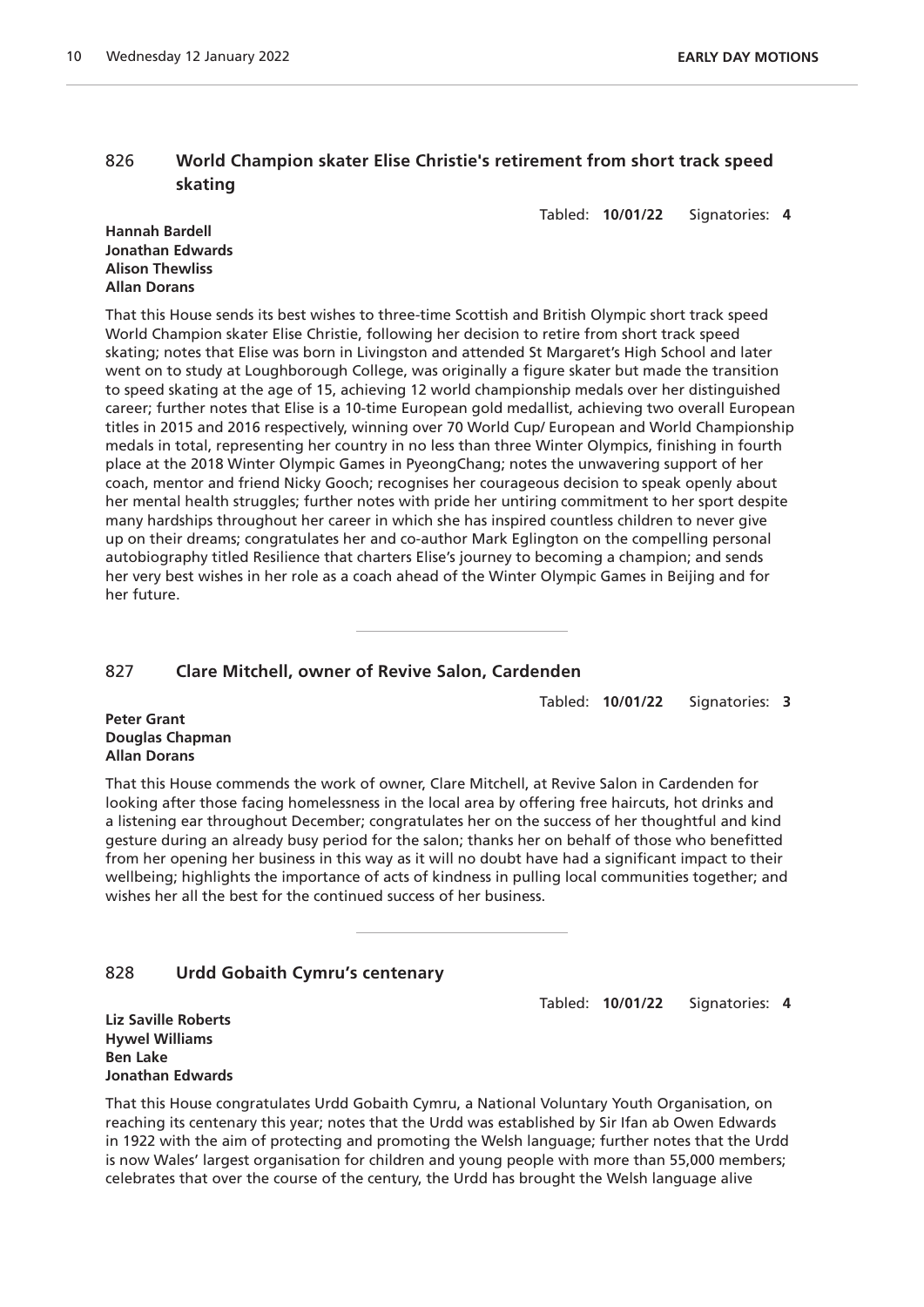and provided access to important experiences for millions of children and young people through the Urdd Eisteddfod, sports, its residential centres and community and charitable work; further celebrates their commitment to supporting children and young people from low-income households by offering this year's membership at a reduced rate; recognises the impact that the pandemic has had on the organisation and believes that supporting the Urdd to rebuild will be instrumental in achieving the Welsh Government's target of one million Welsh speakers by 2050; looks forward to the Urdd Eisteddfod in Denbighshire this May and the opening of the first environmental camp of its kind in Wales at the Pentre Ifan site later this year; and wishes the Urdd well with their virtual birthday party and their attempt on two Guinness World Record titles by singing and uploading videos of the iconic song, Hei Mistar Urdd, onto Twitter and Facebook.

# 829 **Covid mitigation in schools**

Tabled: **10/01/22** Signatories: **5**

**Layla Moran Ms Diane Abbott Wera Hobhouse Sarah Olney Claudia Webbe**

That this House notes that schools never shut and should never have to; expresses alarm that internationally and scientifically recognised, multi-layered mitigations advised by the WHO were not in place before in-person education resumed in September 2020, March 2021, September 2021 and January 2022 to prevent unnecessarily exposing students, staff and their families to increased risk of infection from airborne, covid-19 causing pathogens; recognises the importance of face-toface learning in children's psychosocial development but stresses that this cannot be at the cost of their safety; notes with concern the failure to issue guidance that was firmly grounded in health and safety legislation and scientifically recognised infection control protocols, instead focusing on maximising attendance, which has contributed to over 100 children dying and thousands suffering from long covid; calls on the Government to stop pursuing the prosecutions of parents who wish to prevent their children from catching and spreading covid-19; and praises the work of SafeEdForAll, for tirelessly helping hundreds of thousands of families across the UK, who are deeply concerned with the current safety of schools.

#### 830 **Registration of both female same-sex parents of children born pre-2008**

Tabled: **10/01/22** Signatories: **3**

#### **Richard Thomson Alison Thewliss Allan Dorans**

That this House notes that in the UK, unlike for those with children born after the Human Fertilisation and Embryology Act came into force on 13 November 2008, female same-sex couples with children born pre-2008 cannot both be legally registered as the child or children's parent; further notes that in some countries it is a requirement for a parent seeking to relocate to those countries with their children to be recognised as a parent and that there is currently no means in law for them to remedy this situation; and calls on the Government to take action to remedy this by introducing a legal mechanism for both partners in a same-sex couple with children born pre-2008 to have the same rights in law to be recognised as the child or children's parents as those same-sex couples with children born post-2008.